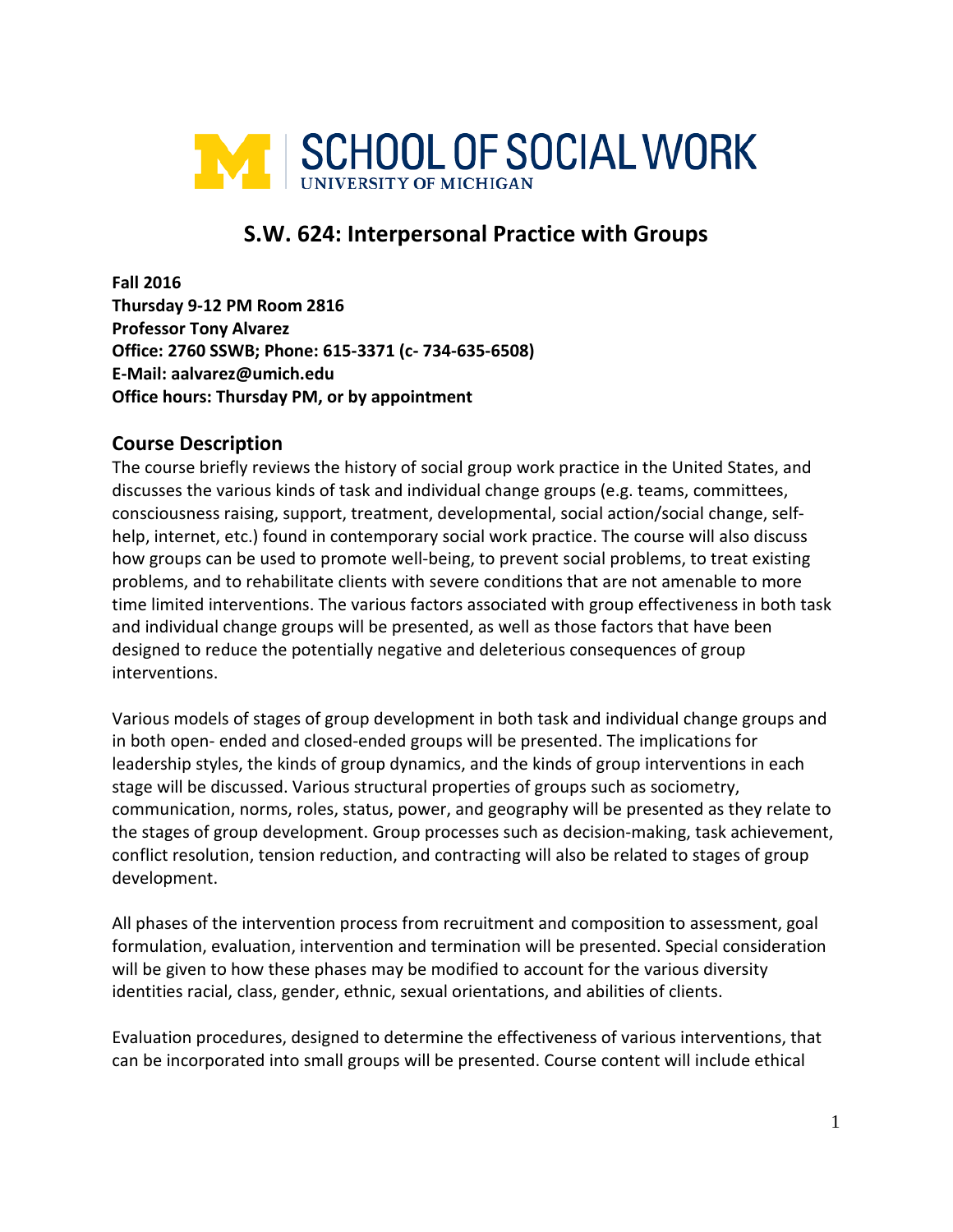issues that relate to the practice of social work with groups, and those elements of the NASW code of ethics that especially impact on group practice.

## **Course Objectives**

Upon completion of this course, students will be able to:

1. Describe the differences between task, individual change, promotion, prevention, treatment and rehabilitation groups and how these groups are employed in contemporary social work practice.

2. Assess the effectiveness of various kinds of groups and the various interventions that group leaders and facilitators utilize.

ADV PRAC BEHAVIOR: Critically use evidence informed practices specific to group work practice.

3. Critically apply in a practice setting a minimum of two empirically supported group work approaches.

ADV PRAC BEHAVIOR: Apply a minimum of two evidence informed interpersonal practice theories specific to group work practice.

4. Implement specific evaluation measures that can be integrated into monitoring and evaluation of group work.

ADV PRAC BEHAVIOR: Evaluate the efficacy of interventions specific to group work practice. 5. Operationalize various models of group development in both open and closed groups and recognize how these various stages impact on group dynamics.

6. Identify common problems that emerge in group practice and intervene to resolve these problems.

7. Plan and carry out various structured activities and group interventions that take into account the phases of group development and the special needs of group members.

8. Describe the impact of the key diversity dimensions such as ability, age, class, color, culture, ethnicity, family structure, gender (including gender identity and gender expression), marital status, national origin, race, religion or spirituality, sex, and sexual orientation on the dynamics of group structure and process in small groups.

ADV PRAC BEHAVIOR: Identify and assess the effects of race / ethnicity, national origin, gender, age, height, weight, marital status, socioeconomic status, sexual orientation, gender identity, gender expression, disability, immigration status, faith / spirituality, veteran status and the joint and interacting effects of these identities on the client, worker, and client-worker relationship specific to group work practice.]

9. Identify ways to match group intervention methods effectively and ethically with client problems, across diverse populations, cultural backgrounds, and sociopolitical contexts. ADV PRAC BEHAVIOR: Match intervention methods effectively and ethically with the client system problems across diverse backgrounds specific to group work practice.

10. Operationalize ethical codes (i.e. NASW Code of Ethics and other codes such as those espoused by AASWG, Inc.) as they apply to value dilemmas that arise in social work practice with groups.

ADV PRAC BEHAVIOR: Apply and articulate social work values, ethical standards, and principles unique to interpersonal interventions involving diverse populations and settings specific to group work practice.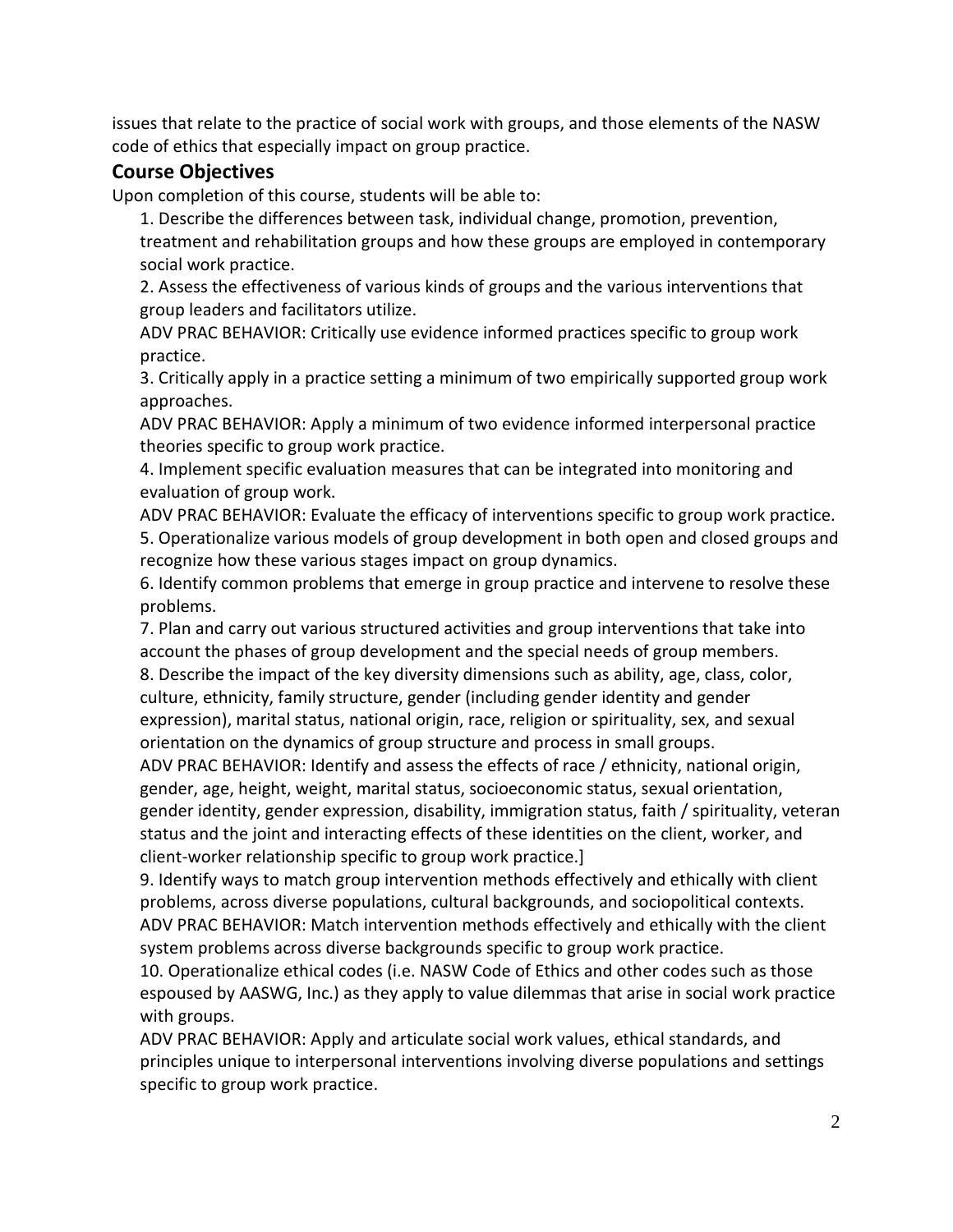11. Conduct an assessment of coping resources and strengths; biophysical, emotional, behavioral and cognitive functioning; intra-personal and environmental systems. ADV PRAC BEHAVIOR: Synthesize information on clients derived from multi-dimensional, comprehensive assessment specific to group work practice.

12. Identify the factors that influence group members' motivation to pursue change. 13. Demonstrate their ability to form worker-group member alliances and collaborations, communicate empathically, and help enhance the motivation for change, cultivate hope, and address ambivalence and internal and external barriers to change.

ADV PRAC BEHAVIOR: Demonstrate the ability to form worker – client alliances, communicate empathically, help enhance the motivation for change, cultivate hope, and address ambivalence and internal / external barriers to change specific to group work practice.

14. Identify one's own social and cultural identities and group memberships, and how these relate to working with diverse group members, colleagues, and other professionals. ADV PRAC BEHAVIOR: Demonstrate professional use of self with client groups and colleagues specific to group work practice.

## **COURSE DESIGN**

Our format will include some lectures, with questions and discussion, as well as organized class discussion around engagement in select activities. There will be a frequent focus on the application of concepts and critical analysis based on real group situations. In vivo small and large group opportunities will be offered to develop and facilitate application of group planning; implementation and application of EBP knowledge and practice skills will occupy the latter part of the course.

## **Relationship of Course to Four Curricular Themes**

• *Multiculturalism and Diversity*: The key diversity dimensions have an impact on membership and composition, which in turn, influence various aspects of group dynamics. Leadership, status, sociometry, norms, conflict resolution, and communication in groups are dramatically affected by issues of diversity and must be accounted for by social workers in planning and facilitating various kinds of groups.

• *Social Justice and Social Change*: The history of social group work emerges from that part of social work's history concerned various reform movements in the end of the 19th and beginning of the 20th century. Though therapy groups have emerged as the primary venue in the last two decades, there are efforts to redirect group work to its more traditional roots. We will examine contemporary conceptions of social justice practice in groups and the diverse ways this may be addressed.

• *Promotion, Prevention, Treatment, and Rehabilitation***:** Though methods courses tend to emphasize treatment models, this course will examine at least one promotion and prevention model of groups and at least one rehabilitation model of groups. This course will also describe the similarities and differences between these kinds of groups.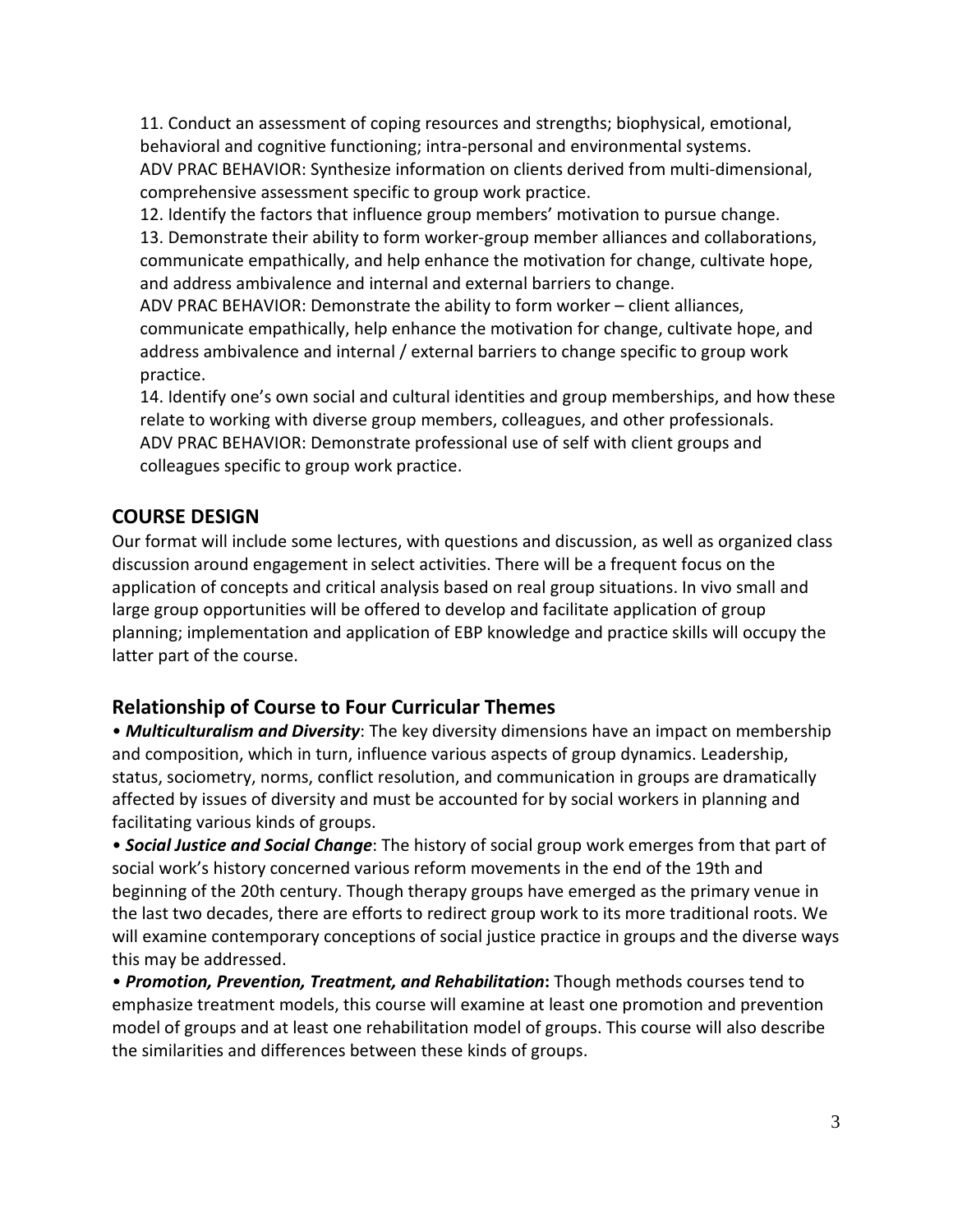• *Behavioral and Social Science Research*: This course will rely on group dynamic theory and on empirical research on the effectiveness of various group interventions and models. A goal of competency is evidence-based group work practice is emphasized.

# **Relationship of the Course to Social Work Ethics and Values**

Social workers must understand when groups are contraindicated for particular clients and must be able to assertively intervene in group processes when group experiences are harming group members. Ethical issues such as client confidentiality, forced participation, and involuntary treatment are considered as they impact social work with groups.

## **Accommodations**

If you need or desire an accommodation for a disability, please let me know at your earliest convenience. Many aspects of this course, the assignments, the in-class activities and the way that the course is taught can be modified to facilitate your participation and progress throughout the semester. The earlier that you make me aware of your needs the more effectively we will be able to use the resources available to us, such as the services for Students with Disabilities, the Adaptive Technology Computing Site, and the like. If you do decide to disclose your disability, I will (to the extent permitted by law) treat that information as private and confidential. Also, please notify me if religious observances conflict with class attendance or due dates for assignments so that we can make appropriate arrangements.

## **Safety & Emergency Preparedness**

In the event of an emergency, dial 9-1-1 from any cell phone or campus phone.

All University of Michigan students, faculty and staff are required to familiarize themselves with emergency procedures and protocols for both inside and outside of the classroom. In the event of possible building closure (i.e. severe weather conditions, public health notices, etc.) you may contact (734)764-SSWB(7793) for up-to-date School closure information.

Be Prepared. Familiarize yourself with the emergency card posted next to the phone in every classroom/meeting room. Review the information on the emergency evacuation sign (located nearest the door) and locate at least (2) emergency exits nearest the classroom.

If you are concerned about your ability to exit the building in the case of an emergency, contact the Office of Student Services and/or email [ssw-ADAcompliance@umich.edu.](mailto:ssw-ADAcompliance@umich.edu) Office of Student Services, School of Social Work | Room 1748 [734-936-0961](tel:734-936-0961)

For more information view the annual Campus Safety Statement at [http://www.dpss.umich.edu/.](http://www.dpss.umich.edu/)

Register for UM Emergency Alerts at [http://www.dpss.umich.edu/emergency](http://www.dpss.umich.edu/emergency-management/alert/)[management/alert/.](http://www.dpss.umich.edu/emergency-management/alert/)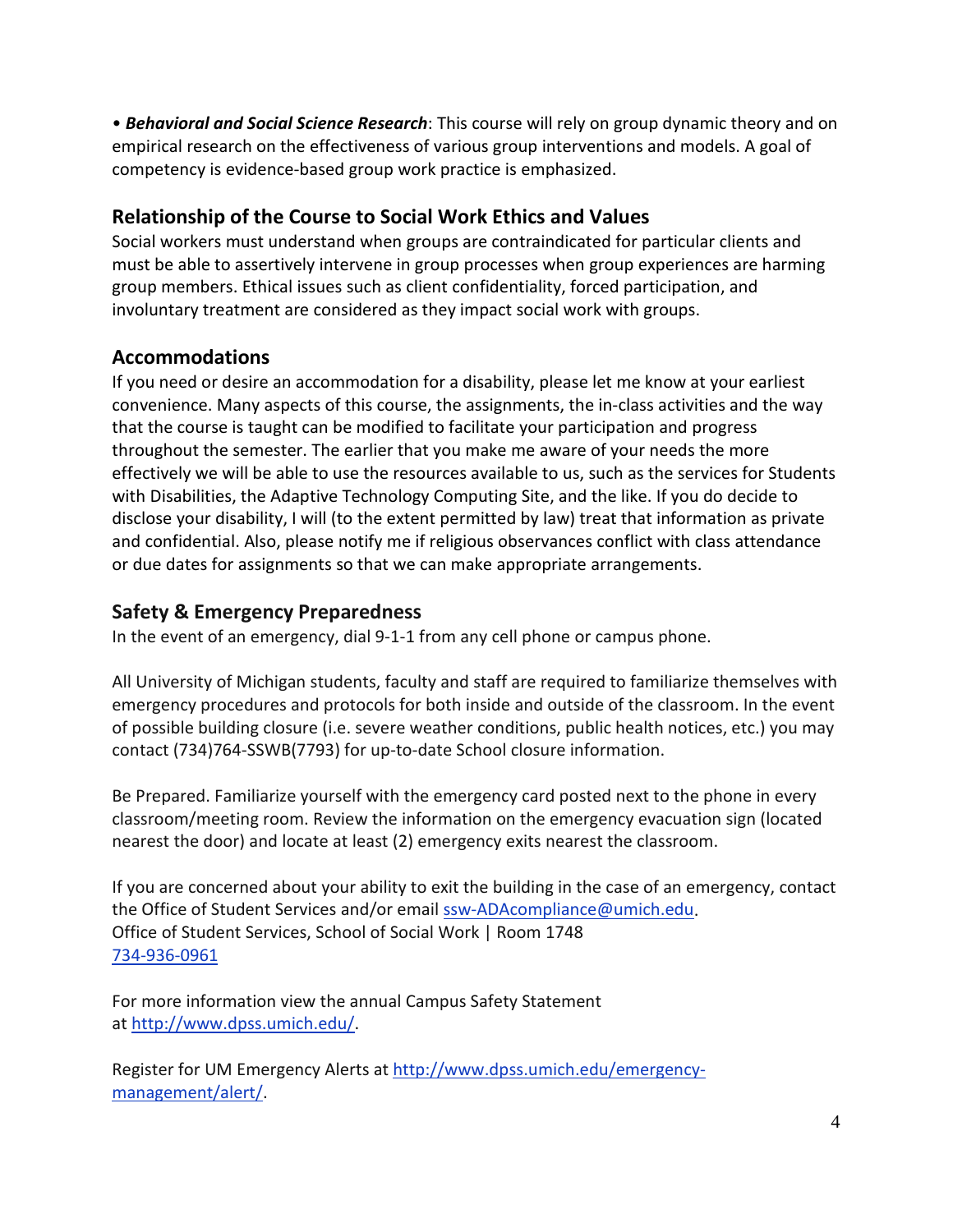## **Course Readings**

CTools will house all required readings.

#### **If you are interested in activity/adventure/experiential-based group work, consider purchasing either of these manuals**

ACLLC (2015) Adventure Facilitation Manual, 1<sup>st</sup> Ed., ACLLC Publishers AIT Inc (2015) Adventure Activities Manual, 6<sup>th</sup> edition, AIT Inc Publishers AIT Inc (2014) P2P Activities Manual, 1<sup>st</sup> Ed., AIT Inc. Publishers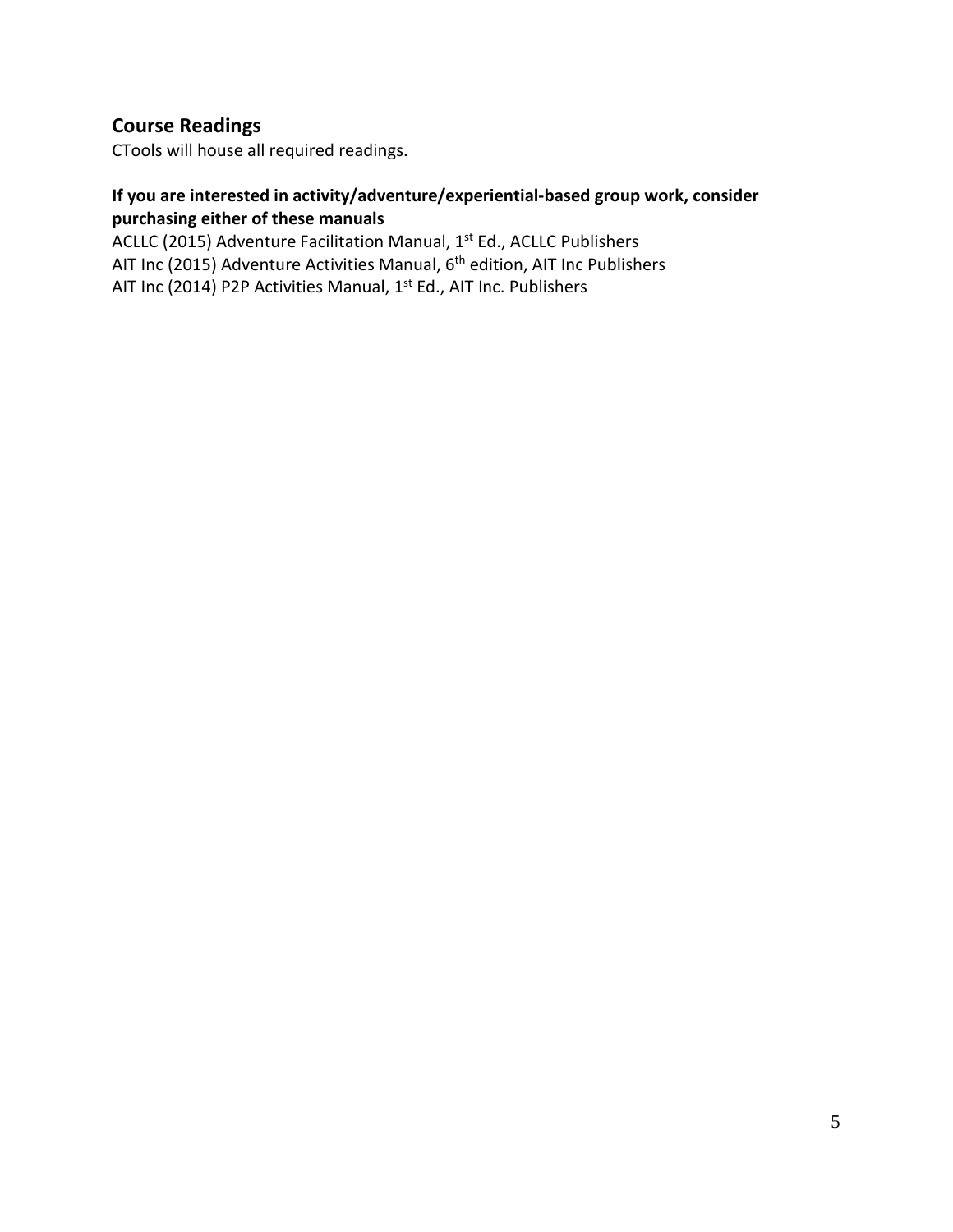# **Assignments/Expectations for the course**

### **Active Engagement (20 points)**

In my classes, I use many adventure and experiential activities to teach the lessons to be learned. Hence, c**lass attendance is important.** If you are unable to come to class on a specific day, contacting me (via email or c-tool message to create a written record) with the reason for the absence is helpful. If you miss any class sessions, it will lower your grade. Whether the absence is for a good reason or not, you will not earn the points for that class session. Although coming in late is better than not at all, it still could reduce the points you can earn for that session.

If you have to miss a class (sick with doctor's note, attending a conference or school activity and letting me know prior to its occurring, etc.), an opportunity for making the points up is possible and needs to be completed in a timely manner. Arrange a meeting with me to consider options at the earliest time.

**Active participation** in class is expected. This can be demonstrated in several ways like: participating in discussions, staying on top of readings, volunteering for in-class exercises, bringing experiences or problems from real life groups to class discussion, sharing group activities or techniques with class members, thoughtfully processing classroom experiences, taking risks in sustaining dialogue on difficult issues that arise in class, and sharing things you know that may help others learn about group work practice.

Completing assignments in a timely fashion is also part of participation. Although I often allow students to submit assignments after the deadline, points will be lost from doing so.

Engaging in distracting and disrespectful activities (texting, other phone activities, inappropriate use of computers or technological instruments, sleeping, reading a newspaper, etc.) will most certainly count against earning points.

Effectively communicating with me about the functions behind your actions or inactions will help keep us from assumptions and judgments.

## **1. Observe an ongoing group in the community (15 points)**

For this assignment, arrange for a visit to an agency and sit in on an ongoing group. Take advantage of this opportunity by looking for something different from what you are already doing at field, or one that you have experience with. (If you already attend AA meetings, for example, observe a City Council meeting or a DBT group meeting facilitated by someone else.) The group could be a task group (committee meeting, Board meeting, Staff meeting, City Council meeting) or a treatment group (AA, NA, Social Skills group, Support group, etc.) Observe the following:

- Logistics (setting, membership, purpose, frequency, etc.)
- Process (communication patterns, record keeping, power dynamic, group culture, roles, refer to Toseland et al's chapter on group dynamics.)
- Strengths and areas for improvement (Include here thoughts on actions you might take if you had the power to help this group become more functional)
- Write a 5-page paper and upload into Canvas by Session 4 (**Sep 29**).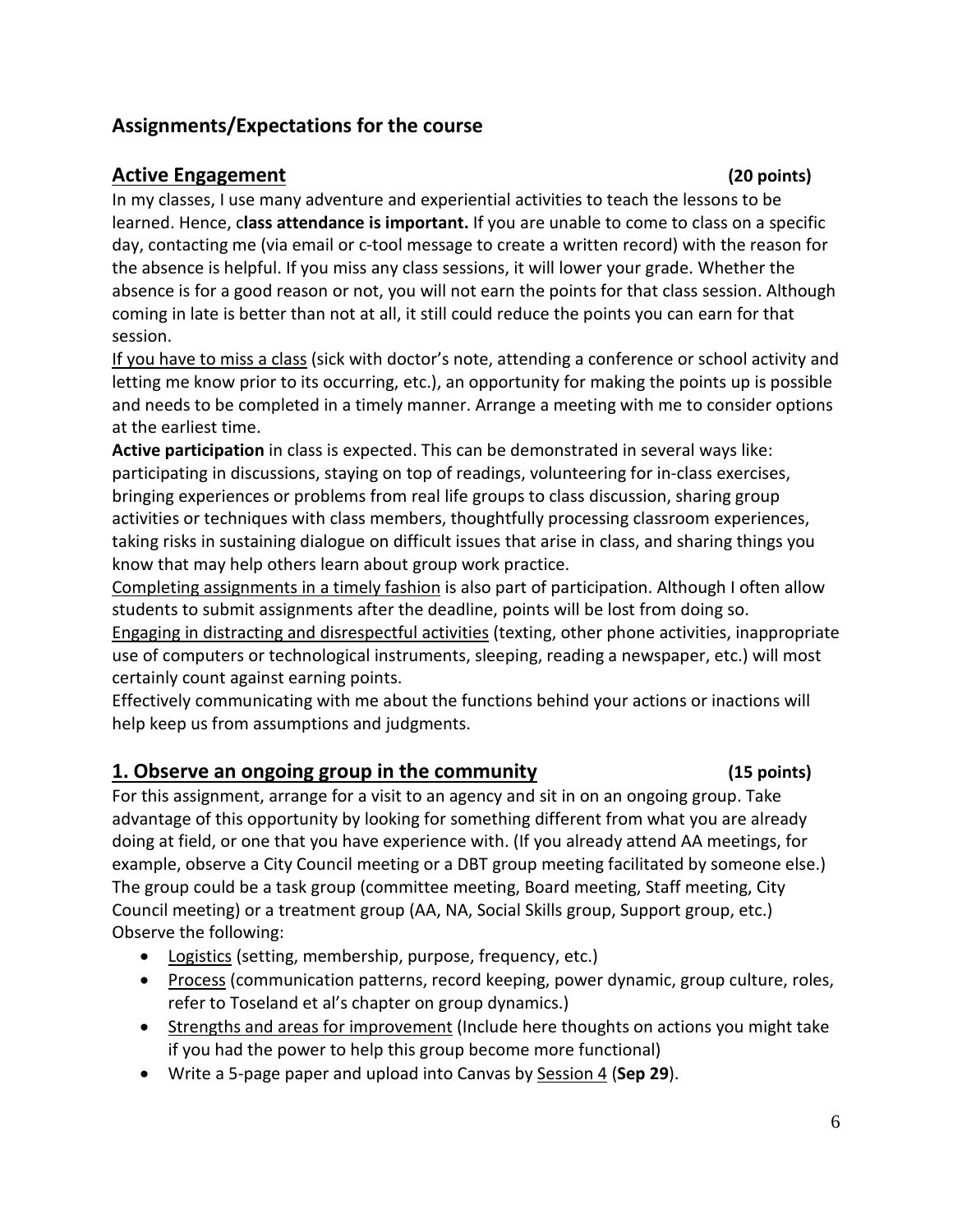### **2. Facilitate a session of the class (15 points)**

- Find two others in class to work on this assignment with
- Choose a date when your group will facilitate about 30 minutes of our class time
- Create a plan or an agenda. Factors to consider include
	- o Which session is it? Are we in the beginning, middle or ending of class? What is the topic assigned for this session?
	- o Take advantage of the reading resources for that specific session
	- o You can choose to run the whole experience as a large group (the whole class) or in smaller groups; you can choose to make the experience a therapeutic experience or a skills building one; you can use adventure activities or role plays
- **Run it by me**. Upload your plan/rationale/agenda/purpose into Canvas a week before you facilitate. This will give me time to provide feedback to your ideas. We can determine when, during the 3-hour class, your team will take over the facilitation. Also let me know whether you will need help with tools and/or resources. Worth **4 points**
- Plan it. If you are intending to engage in an activity, make sure at least someone in your team has experience with it; otherwise make sure to practice it prior to facilitating it. Upload your plan and any supplementary materials you will use and/or share with the class onto Canvas
- Do it! Implement your plan. Demonstrate effective facilitation techniques; manage the physical setting; attend to all the actions in the room. Engage the group in your plan. Worth **5 points**
- Individually reflect on your experience and submit a 3-page reflection paper that considers lessons learned from the experience, including what it was like to co-facilitate with your peers, how the group managed the distribution of tasks, etc.; speak also to the learning you experienced in engaging in this exercise. Submit the week following your facilitation. Worth **6 points**.

#### **Note: Available Dates:**

- Session 7 facilitation (10/6) paper due Session 8 (10/13)
- Session 8 facilitation (10/13) paper due Session 9 (11/3)
- Session 9 facilitation (11/3) paper due Session 10 (11/10)
- Session 10 facilitation (11/10) paper due Session 11 (11/17)
- Session 11 facilitation  $(11/17)$  paper due Session 12  $(12/1)$
- Session 12 facilitation (12/1) paper due Session 13 (12/8)

## **3. Curriculum for an 8-week group (45 points)**

Learning how to run a group involves many skills and procedures. For this assignment, you will engage in the process that one goes through when developing a group curriculum. Some theoretical approaches offer a set curriculum with specific activities assigned for specific sessions; others flow according to the needs of the group.

- 
- 
- 
- 
- 
-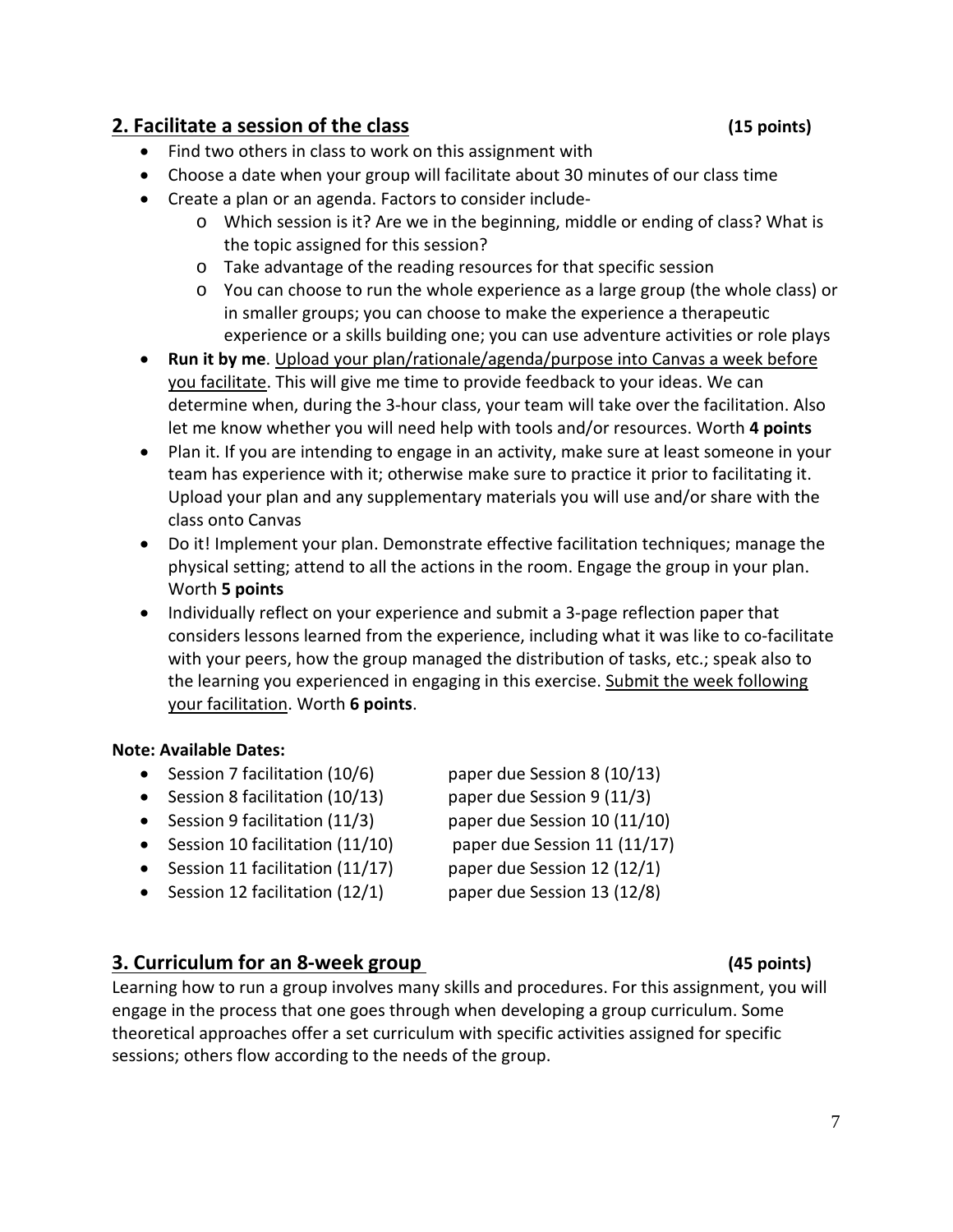For this one you will pick a preferred population, one that you might already be working with this term, or one that you are passionate about spending much of your professional life involved with. Identify critical information about this client population- adolescent females managing eating disorders, black men transition out of the prison system, GLBT high school students dealing with bullying, veterans diagnosed with PTSD, older adults housed in assisted living centers facing end-of-life issues, children managing anger or grief or a divorce in their family, a youth council addressing educational policies, etc.

Imagine that you will be working with this group for 8 weeks. What might be your purpose for working with them in this type of group? What type of group might you offer them? Create an 8-week curriculum for this population and with this purpose in mind. Support your design with readings, class lessons, research, etc.

Now choose three specific sessions that you will highlight in your curriculum; one has to be a beginning session (session 1 or 2), another a middle session (session 4-6), and the final one, an ending session (session 7 or 8). Using our readings and discussions about those stages of group, offer a detailed agenda for the sessions you selected; make sure you explain why you have chosen the specific activities for these sessions. Keep in mind guidelines for what generally happens during those stages of group development.

This assignment will be uploaded in 3 segments:

Segment 1: includes the paper's introduction, preferred population, group structure and purpose, any assessment information you offer about the group (developmental, diagnostic, cultural, etc.). Upload into Canvas by Session 4 (**9/29**)

Segment 2: Detailed agenda/flow for your chosen beginning and middle sessions. Upload into Canvas by **10/27** (during the week we are not meeting)

Segment 3: Detailed agenda/flow for your chosen ending session as well as your concluding comments and takeaways. Upload into Canvas by **11/26**

I expect this paper to be about 10-12 pages in length, divided in such a way that the bulk of the pages go to Segment 2 (for example 3-4, 5-6, 2-3 pages).

### **4. Class takeaways (5 points)**

Come up with 5 lessons/takeaways from the class experience. Consider anything and everything that occurred this semester in the class, something that perhaps made a big difference to your knowledge about group work; perhaps an experience that taught you things about yourself or others. No more than 3 pages. Bring to last class (**12/8**) and also upload to Canvas

### **Notes on Grading**

I strive to give substantive feedback on each assignment, and to use my comments as a way to continue to have a dialogue about what you are learning in the class. I may not give specific feedback about why an assignment didn't get a perfect score, say a 13 of 15. A paper needn't have any major flaws to earn less than a perfect mark. But if you ever have any questions or concerns about the grading, please contact me to talk more about it.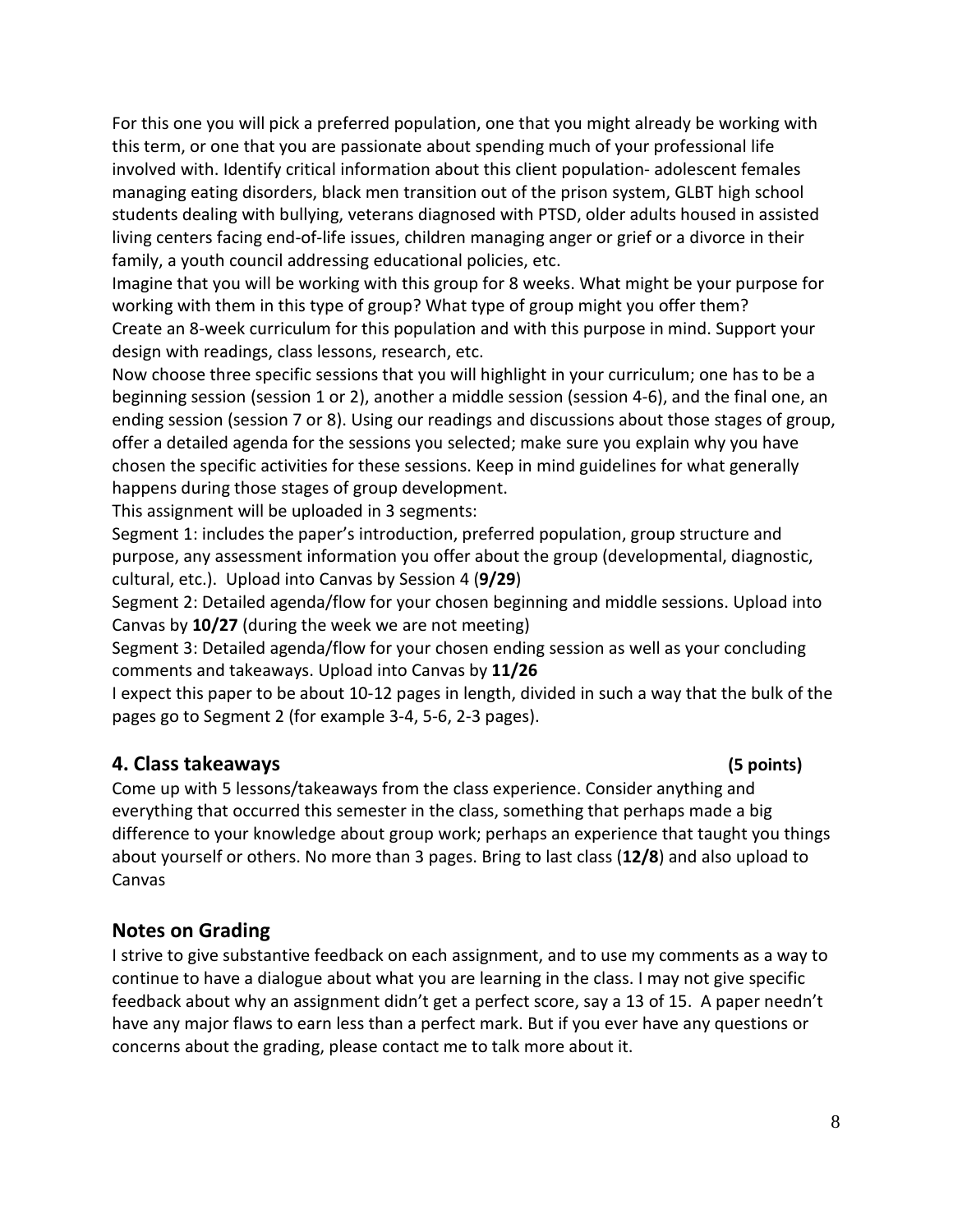What is important in your assignment submissions is your ability to clearly express your thoughts about what you are learning in class. The depth of your understanding can be demonstrated in many ways, including-

- The integration of class readings and resources into your discourse
- The integration of readings and resources that you have learned elsewhere
- The curiosity demonstrated by the asking of questions
- The application of the lessons in your current professional or personal experiences

If I see errors in grammar and punctuations and such, I will often correct them so that there is some potential for improvement and learning. When many of these occur, points could be lost. So be mindful about checking spelling and all that before submitting your paper.

All assignments earn points, which means you could earn up to 100 possible points.

| Attendance/Participation:         | 20 points |
|-----------------------------------|-----------|
| Observing a group: Session 4      | 15 points |
| Class facilitation: Sessions 7-12 | 15 points |
| <b>Group Curriculum:</b>          | 45 points |
| Class Takeaways: Session last     | 5 points  |
|                                   |           |

The final grading scale is:

**A+ = 100, A = 96-99, A- = 92-95, B+ = 88-91, B = 84-87, B-= 80-83, C+ = 76-79, not passing = <76**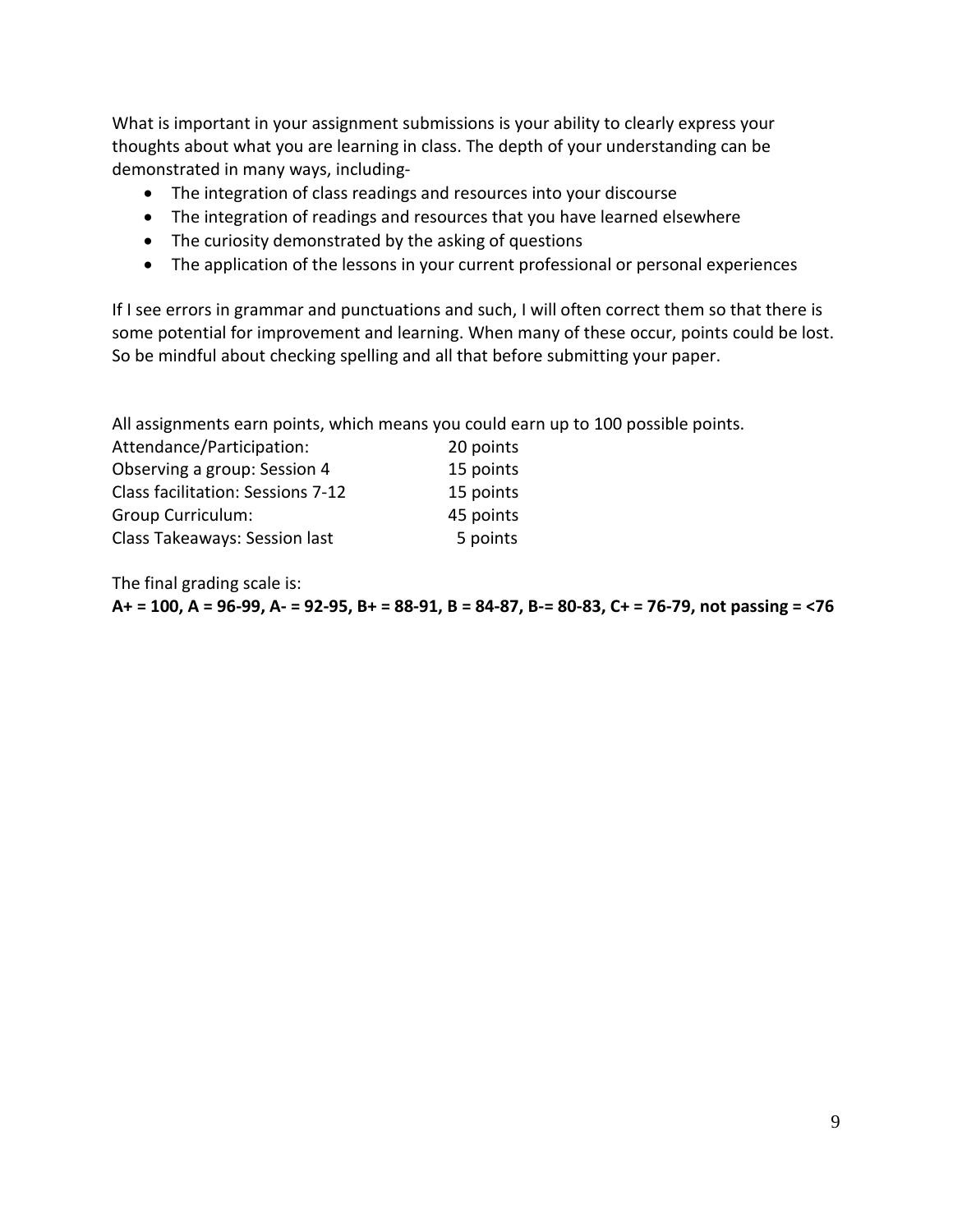# **SESSION OUTLINE**

Note: As a general rule, the first four articles (numbered) are required readings for the session. There may be additions to this required list. The rest are there for your perusal. Also, depending on class flow, this outline may need refining as the semester progresses.

# **Session 1- Sep 8 Introduction**

This session will provide us the opportunity to learn more about who we are and what we expect from participation in this course. Also our opportunity to begin the process of creating the desired environment for us to do our best work!

- Alvarez & Stauffer (2004) Facilitating the Experiential Wave
- Alvarez & Stauffer (2004) Creating the Environment

## **Session 2-Sep 15 History; Dynamics;**

In this session, let us explore the history and tradition that is group work! Let us also begin to converse about the factors of group work that drive it! Required:

- Ch. 1: The group work tradition in SW- Furman & Rowan & Bender
- Ch. 1: Constructing Reality in groups- Ringer
- Ch. 1: Group Dynamics- by Toseland et al in *Handbook …*

### Recommended:

- o Ch. 1: Generalist SWP with Groups- Yanca & Johnson
- o Smokowski, P.R; Rose, S; Todar, K; Reardon, K. (1999). Post group-casualty status, group events, and leader behavior: an early look into the dynamics of damaging group experiences. *Research on Social Work Practice.* 9(5): 555-574.

# **Session 3-Sep 22 Models; Purposes; Structure**

Why group? For what reason? Let's explore the different models available to practitioners as well as reasons when a group is the intervention of choice

Required:

- Kurland & Salmon: Purpose
- Rose: CB GW Ch. 7
- Roffman: Psychoeducational groups
- Wright- Use of Purpose in activity groups

### Recommended:

- o Ch. 2: Foundations of Generalist SWP- Yanca & Johnson
- o Chapters 11-12: The Empowerment Approach- Lee
- o Davis, L. E., Galinsky, M. J. & Schopler, J. H. (1995). RAP: A framework for leadership of multiracial groups. *Social Work*, 40(2), 155-165.
- o Masequesmay, G (2003). Negotiating identity in a queer Vietnamese support group. *Journal of Homosexuality,* Vol. 45, No. 2/3/4, 2003, pp. 193-215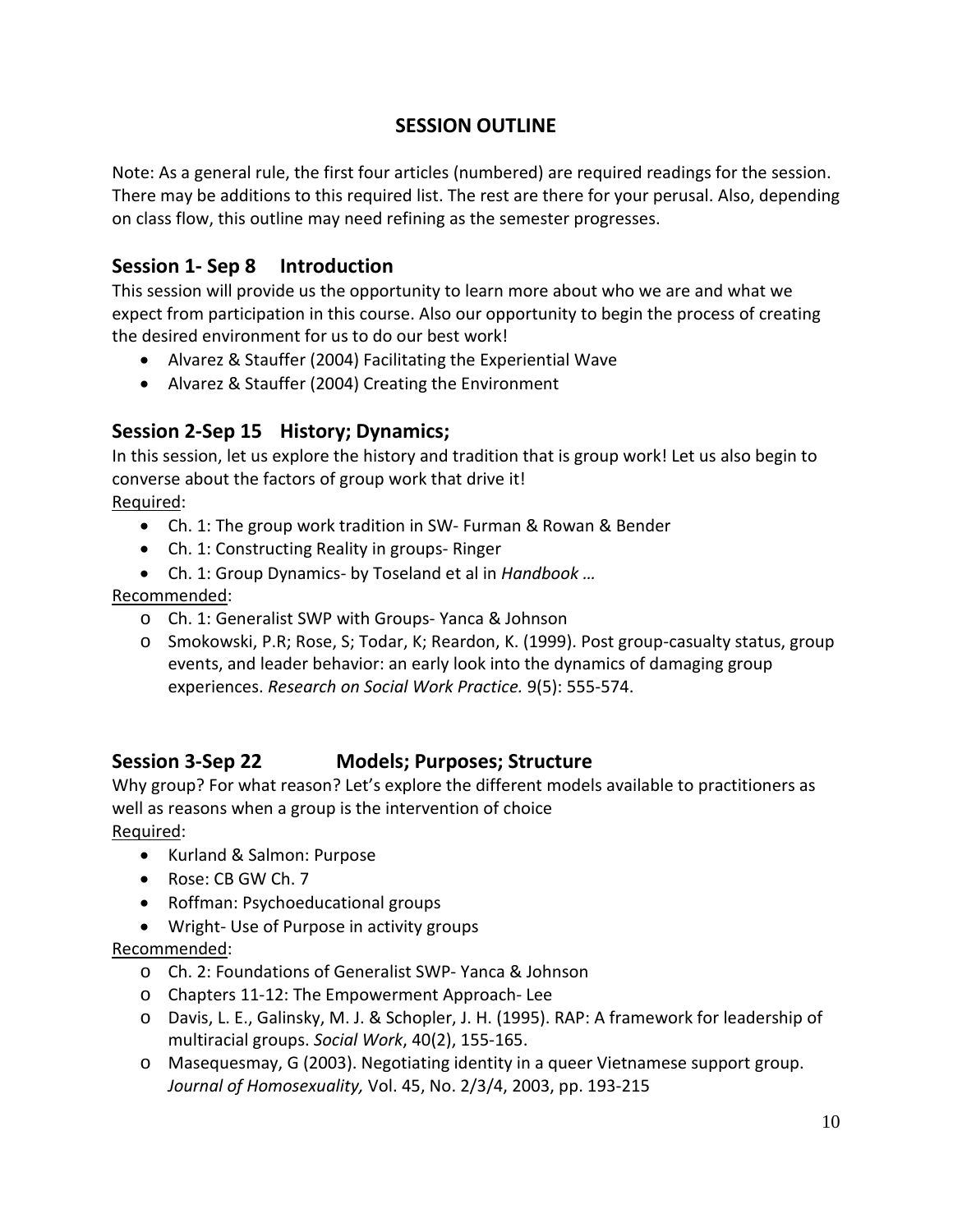- o Firestein, B. A. (1999). New perspectives on group treatment with women of diverse sexual identities. *Journal for Specialists in Group Work*, 24, 3, 306-315.
- o Marbley, A. F. (2004). His eye is on the sparrow: A counselor of color's perception of facilitating groups with predominantly white members. *Journal for Specialists in Group Work*, 29, 3, 247-258.
- o Debiak, D. (2007). Attending to diversity in group psychotherapy: An ethical imperative. *International Journal of Group Psychotherapy, 57* (1), 1-12.
- o Brown, A. and Mistry, T. (2005). "Group Work with 'Mixed Membership' Groups: Issues of Race and Gender." *Social Work with Groups,* Vol. 28, No. 3/4, 2005, pp. 133-148;

# **Session 4- Sep 29 Ethical Considerations**

What are some of the ethical issues that come up when engaging in group work? Required:

- Gumpert, J. & Black, P. (2006) Ethical issues in group work: What are they? How are they managed? *Social Work with Groups*, *29* (4), 61-74.
- Brabender, V. (2006). The ethical group psychotherapist. *International Journal of Group Psychotherapy, 56* (4), 395-414.
- Knauss, L. (2006). Ethical issues in record keeping in group psychotherapy. *International Journal of Group Psychotherapy, 56* (4), 415-430.
- Fallon, A. (2006). Informed consent in the practice of group psychotherapy. *International Journal of Group Psychotherapy, 56* (4), 431-454.
- Lasky and Riva (2006). Confidentiality and privileged communication in group psychotherapy. *International Journal of Group Psychotherapy,* 56 (4) 455-475.

# **\*\* Assignment 3 segment 1 due**

# **Session 5/6- Oct 2 A Day of Adventure in the Park**

More on this later!

# **Session 7- Oct 6 Beginning of Group**

Required:

- Jacobs, E. E., Masson, R. L, and Harvill, R. L. (2009) Group counseling. Strategies and skills. Chapter 5. Getting started: The Beginning Stage and Beginning Phase. Pg. 85-120.
- MacGowan (2008). *A guide to evidence-based group work*. Chapter 3 and 4.
- Ch. 2: Internal Working Models- Ringer
- Cohen, M. B. and Graybeal, C. T. (2007). Using solution-oriented techniques in mutual aid groups, *Social Work With Groups*, 30: 4, 41 — 58.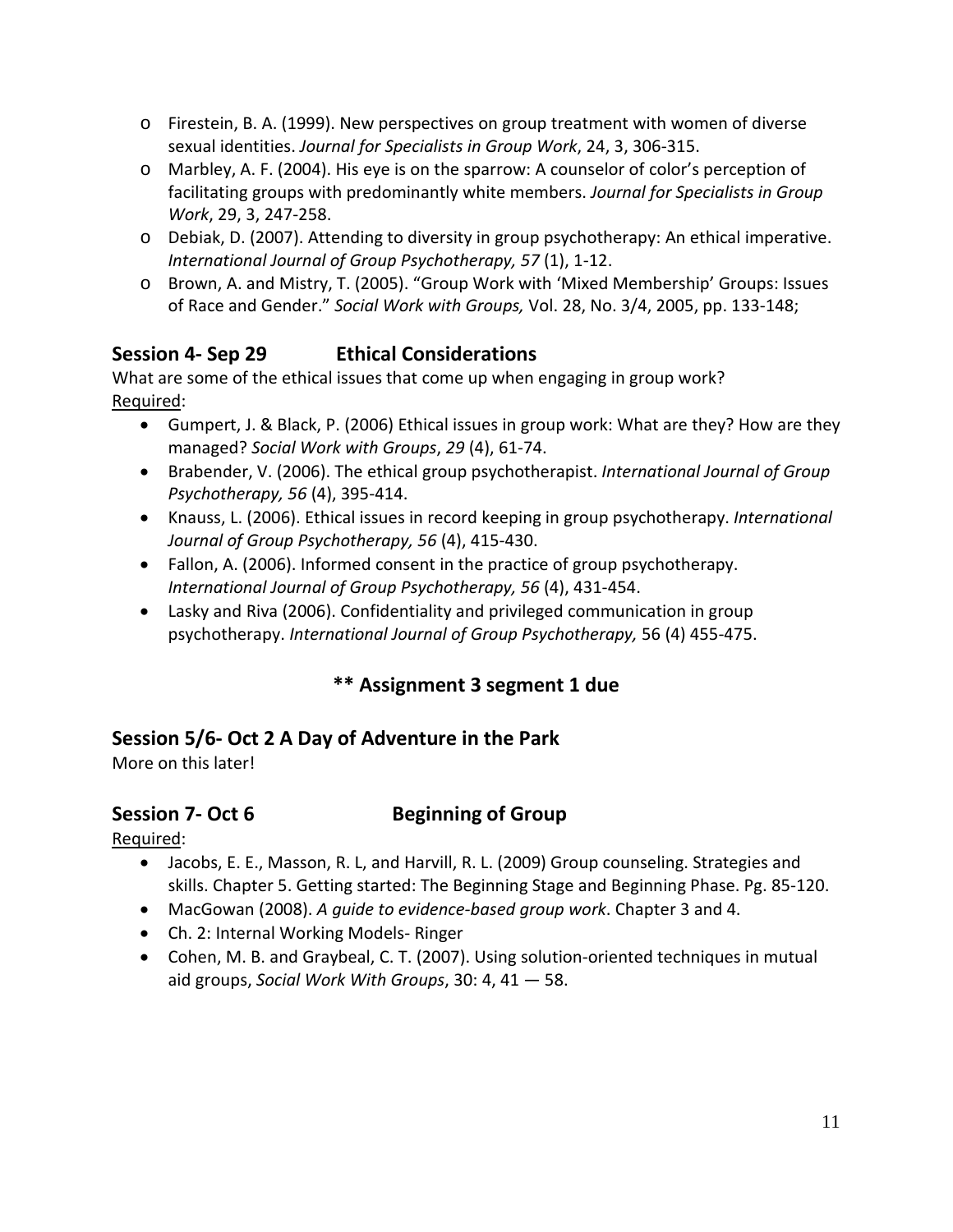# **Session 8- Oct 13 The Group evolves**

#### Required:

- **C**hapters 4 & 6: Leadership/Planning- Toseland and Rivas (2009)
- Gitterman, A. (2005). Building Mutual Support in Groups. *Social Work with Groups* Vol. 28, No. 3/4, pp. 91-106;
- Alvarez & Stauffer (2004) Assessing Point A
- Alvarez & Stauffer (2004) Facilitating the Challenge

# **\*\* Assignment 1 due**

### **Session 9 –Nov 3 Squigglies!**

Later stages of groups/Problem Behavior in Groups Required:

- Corey & Corey, Ch. 7Working Stage
- Doel, M. (2005). Difficult Behavior in Groups. *Social Work with Groups*, Vol. 28(1), pp. 3- 21.
- Wayne, J. and Gitterman, A. (2003). Offensive Behavior in Groups. *Social Work with Groups*, Vol. 26(2) pp. 23-34.
- Lindsay, J., Roy, V., Montminy, L. , Turcotte, D. and Genest-Dufault, S. (2008). The emergence and the effects of therapeutic factors in groups, *Social Work With Groups,*  31: 3, 255 — 271.
- Alvarez (2011) Squigglies

## **\*\* Assignment 3 segment 2 is due**

#### **Session 10- Nov 10 Social Justice**

Required:

- Cohen, M. B. and Mullender, A. (2005). The Personal in the Political: Exploring the Group Work Continuum from Individual to Social Change Goals." *Social Work with Groups,* Vol. 28, No. 3/4, pp. 187-204;
- Donaldson, L. P. (2004). Toward Validating the Therapeutic Benefits of Empowerment-Oriented Social Action Groups, *Social Work with Groups*, Vol. 27(2/3), pp. 159-175.
- Bagamoyo College of Arts et al. (2002) Participatory action research on HIV/AIDS through a popular theater approach in Tanzania. Evaluation and Program Planning. 25 (2002): 333-339.

Recommended:

• Norsworthy, K. L. and Khuankaew (2004). Women of Burma Speak Out: Workshops to Deconstruct Gender-Based Violence and Build Systems of Peace and Justice. *Journal for Specialists in Group Work,* 29, 3, 259-284.